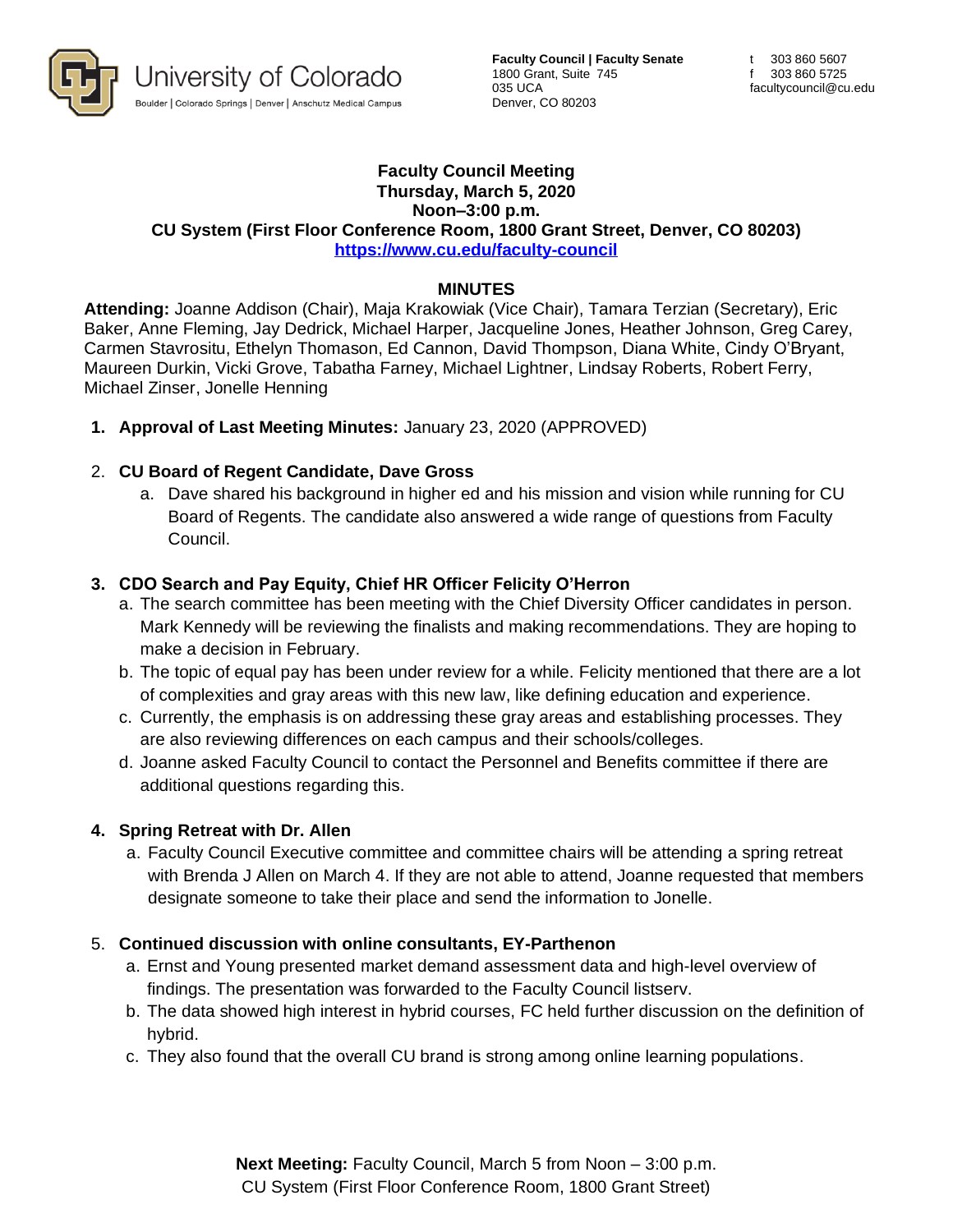# 6. **Strategic Planning Process Update with President Mark Kennedy, VP Todd Saliman & AVP Angelique Foster**

- a. Todd stated that the second deliverable is due Jan 25, working groups will begin proposing 2-3 action steps by focus area. The deadline for their action steps is March 13, the timeline process can be found on the **Strategic Planning** website.
- b. Michael Lightner reported on his working group, [Innovation in Learning & Teaching.](https://www.cu.edu/strategic-planning/innovation-learning-and-teaching)

# 7. **Academic Affairs Update with VP Michael Lightner**

a. Michael updated Faculty Council on the new civics resolution and its timeline of being finalized by the Board of Regents.

# 8. **APS 1009 with VP Michael Lightner**

- a. Open discussion held after Michael reviewed APS 1009's definition of Faculty Course Questionnaires (FCQs) and publicly available results.
- b. EPUS committee is currently working on this APS, the Personnel & Benefits committee will also be reviewing it.

# 9. **Faculty Council Chair's Report, Joanne Addison**

a. The Diversity Engagement Surveys reports have come in and been sent to various campus groups. The results are not yet public, but there will be an executive summary.

### **10. Campus Faculty Assembly Updates**

- a. Denver Michael Zinser, Chair
	- i. The Chancellor search is underway and there is good representation from faculty on the committee. There is another noncompeting, paired proposal from the library about civics policy. Denver FA is meeting with Office of Digital Education in early December to assess their initiatives and work at CU Denver South. Denver campus is continuing to work on the regent proposal of 15K degree. EY-Parthenon will be attending an upcoming FA meeting.
- b. Anschutz Jacqueline Jones, Chair
	- i. Jacqueline discussed Title IX elections and mental health policy work at FA Anschutz.
- c. Boulder Robert Ferry, Chair
	- i. Boulder campus has created a new communications school. Robert discussed the future of Boulder FA and spreading faculty governance. They are also considering a constitutional convention. There have been many discussions regarding multiple measures of teaching. Elections are coming up for Boulder FA.
- d. Colorado Springs Mary Coussons Read, President
	- i. Springs FA has a committee reviewing multiple means of teaching. CU Springs is now engaged in a Responsibility Center Management budget model; Springs FA has been very involved with it considering the model's focus on enrollment. Elections are coming up for their FA.

# **11. Faculty Council Committee Updates**

- a. Budget Diana White, Chair
	- i. Diana is working with Treasurer Dan Wilson to attend a meeting and address divestment. She reported on the committee's work with Dr. Allen and how they are enthusiastic and

**Next Meeting:** Faculty Council, March 5 from Noon – 3:00 p.m. CU System (First Floor Conference Room, 1800 Grant Street)